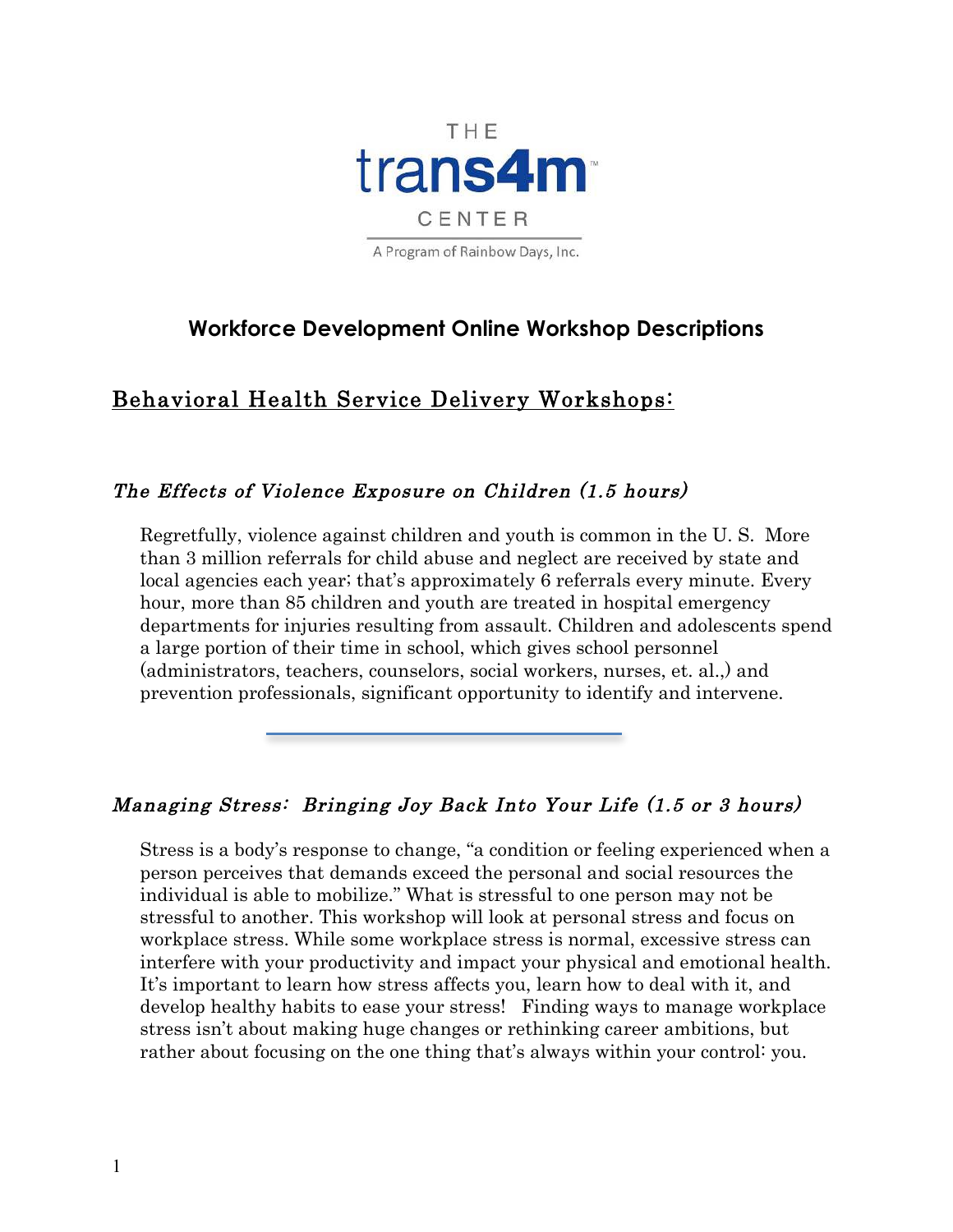# Adverse Childhood Experiences (ACE Study): Implications for Working with Children and Youth (1.5 or 3 hours)

Adverse Childhood Experiences (ACEs) are repeated, traumatic events in children's lives that can affect their health and wellbeing into adulthood. ACEs involve episodes of physical or emotional abuse, neglect, witnessing domestic violence, and having family members who experience substance abuse, mental illness, or incarceration. Researchers believe that an understanding of ACEs is key to preventing a range of public health problems, including alcohol and drug abuse, high-risk sexual behavior, depression, and suicide. This workshop will explore the ACE Study and its implications of working with children and youth.

# Applying Risk and Protective Factor Research (1.5 or 3 hours)

Prevention programming is more likely to be effective if it addresses the major risk factors and protective factors presenting in the individual, family, school and /or community. This workshop will give participants a history of Risk and Protective Factor Theory, an overview of the Social Development Strategy as well as a look at the impact of Adverse Childhood Experiences (ACEs) on developing brains and bodies. This information will help us to protect our children and youth – taking them from "at-risk" to "at-promise."

# Substance Abuse Prevention Across the Lifespan (1.5 or 3 hours)

"Prevention Works!" - There can be little argument that this statement is true. However, there have been many changes in the terminology and practice of prevention in recent years. These changes can be confusing for even the most experienced prevention specialist. This workshop will review the state-of-the-art knowledge from prevention science and practice and help to dispel myths about what does and doesn't work.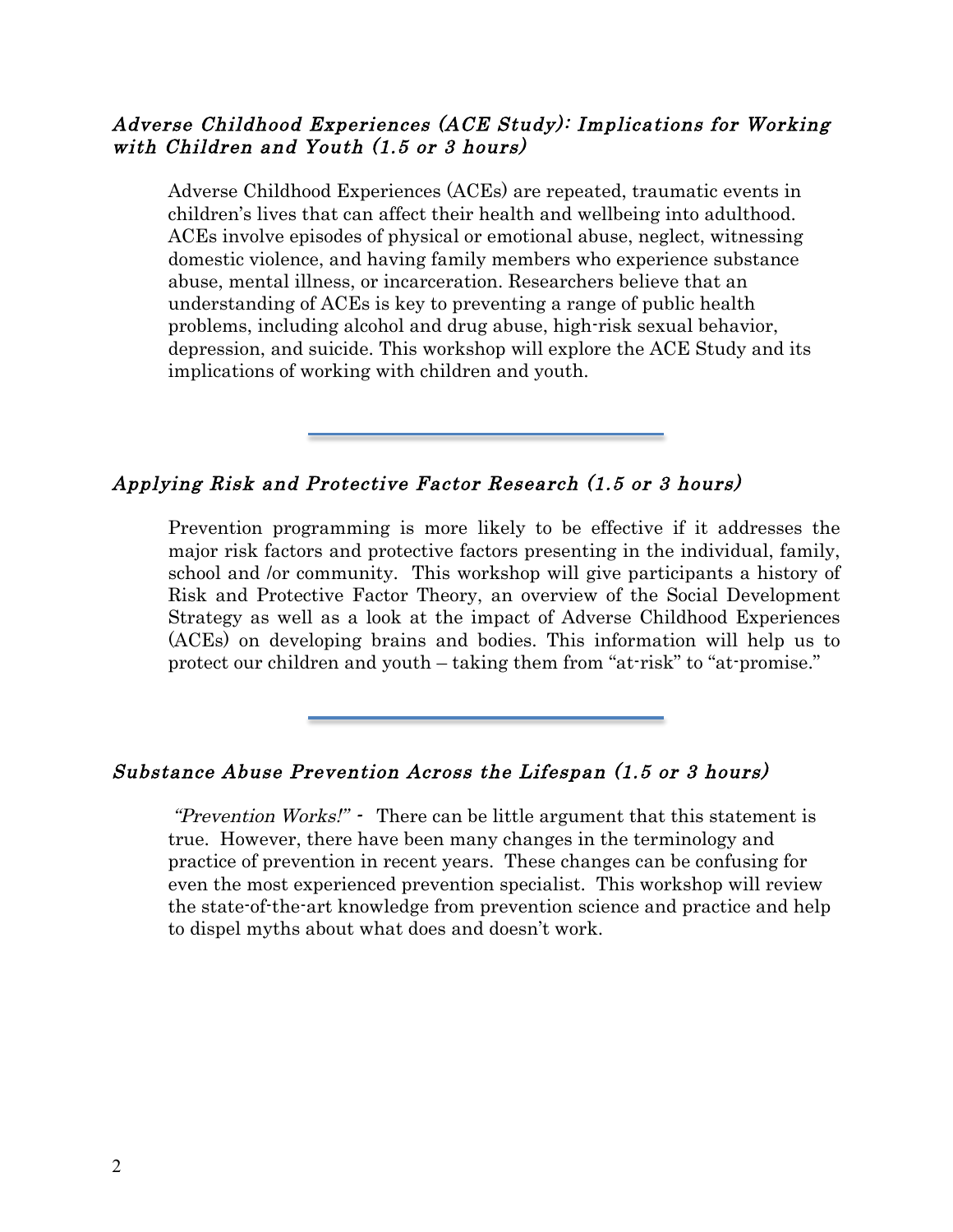# Children's Behavioral Health: Crossing the Dotted Line (1.5 or 3 hours)

The number of youth affected by mental health disorders continues to grow, and behavioral health disorders account for a significant portion. This workshop will examine research from SAMHSA on the prevention of children's behavioral health disorders, which shows that the symptoms of many childhood and adolescent behavioral health disorders can be recognized several years before they meet the criteria for being a disorder. This research also shows that early intervention can prevent behavioral problems from escalating to the level of disorder, thereby reducing the overall number of youth with mental health disorders.

# Reigniting Your Passion for Prevention (1.5 or 3 hours)

Everyone faces challenges. And every person, organization and team has to overcome negativity and adversity to redefine who they are and reignite their passion. This workshop will explore ten "rules" for approaching life and work that leads to true accomplishment.

# Substance Abuse - The When, The Why & The What (1.5 or 3 hours)

The negative developmental impacts of early substance abuse among young people are staggering. Researchers have found that traditional drug use is escalating at a rapid pace after a decade of decline. This workshop will examine the negative developmental impacts and the reasons why young people use drugs. Youth are also utilizing non-traditional mood altering methods. What does this mean for the youth of today and for society in general? The reasons discussed CAN guide prevention efforts.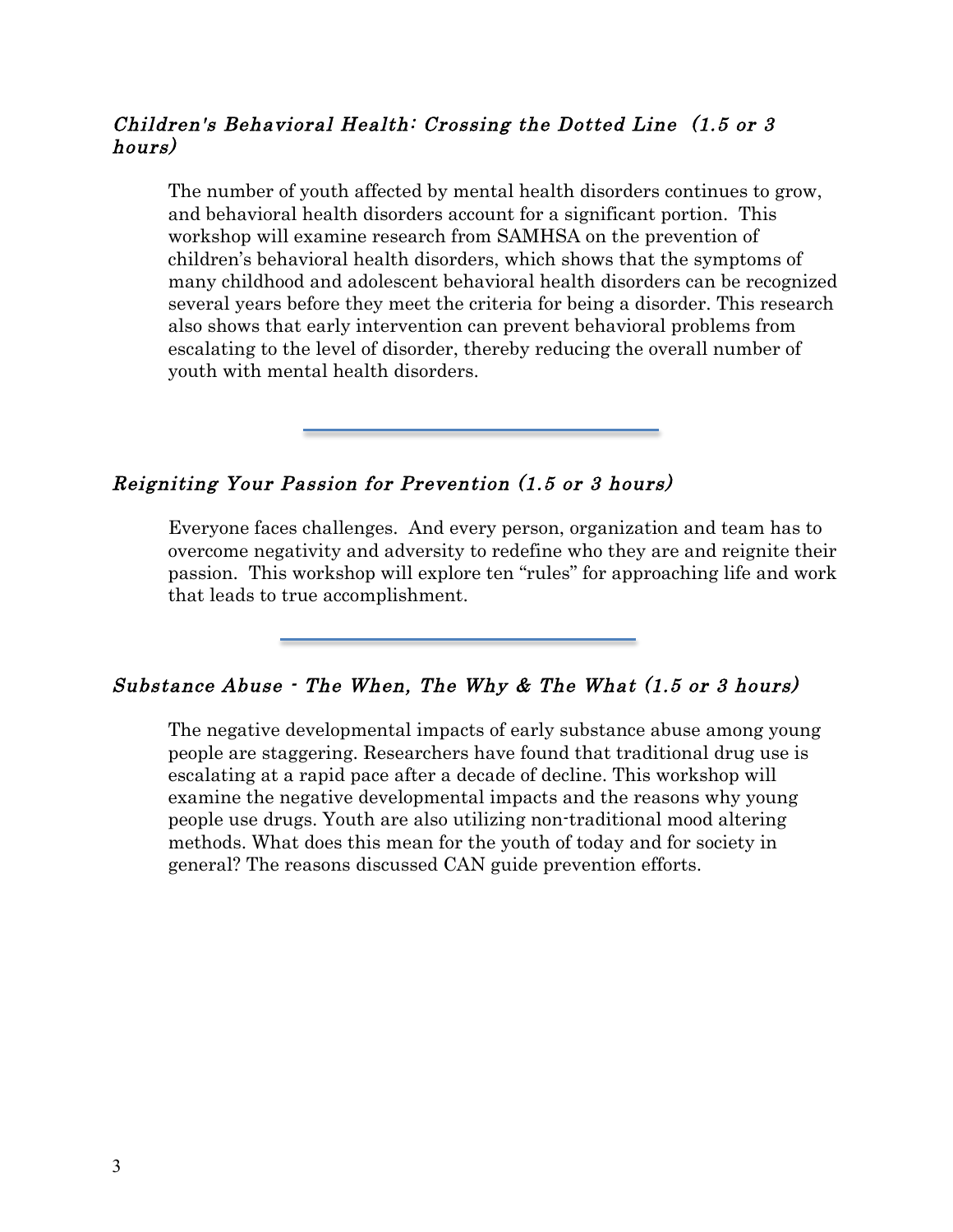# Hurt, Hope & Healing for Children and Youth with an Addicted Parent  $(1.5 \text{ or } 3 \text{ hours})$

In an addicted family, children are usually the first to be hurt, the last to be helped, and yet, are at the **highest risk** for repeating the cycle of addiction. From the mid to late 80's and into the early 90's "children of alcoholics" was a "hot topic" with numerous conferences and workshops on the subject. Just because we don't see as much about the issue, the number of children impacted by their parent's substance abuse has not decreased nor have the issues they face become any easier to cope with. This workshop will discuss recent finding and the effect of the disease on children and families.

This Is Your Brain…This Is Your Brain on Drugs (1.5 or 3 hours)

You may have wondered what is inside the teenage brain. This workshop will answer that question and many more! We will review research of Drs. Giedd, Thompson, Swartzwelder, White, Tappert, Brown and Volkow. We will explore the differences between the adolescent and adult brains, why alcohol, tobacco and other drugs affect the adolescent brain differently, and the impact of early use on maturity.

# The Gender Gap: Why Girls are at Special Risk (1.5 or 3 hours)

At one time we thought it was all about hormones! Now we have finding on the differences in girls' brains and their increased risk for drug use, delinquency and violence. This workshop will utilize research from the National Institutes of Health, Office of Juvenile Justice and Delinquency Prevention and the National Institute on Drug Abuse to discuss this unparalleled at-risk population.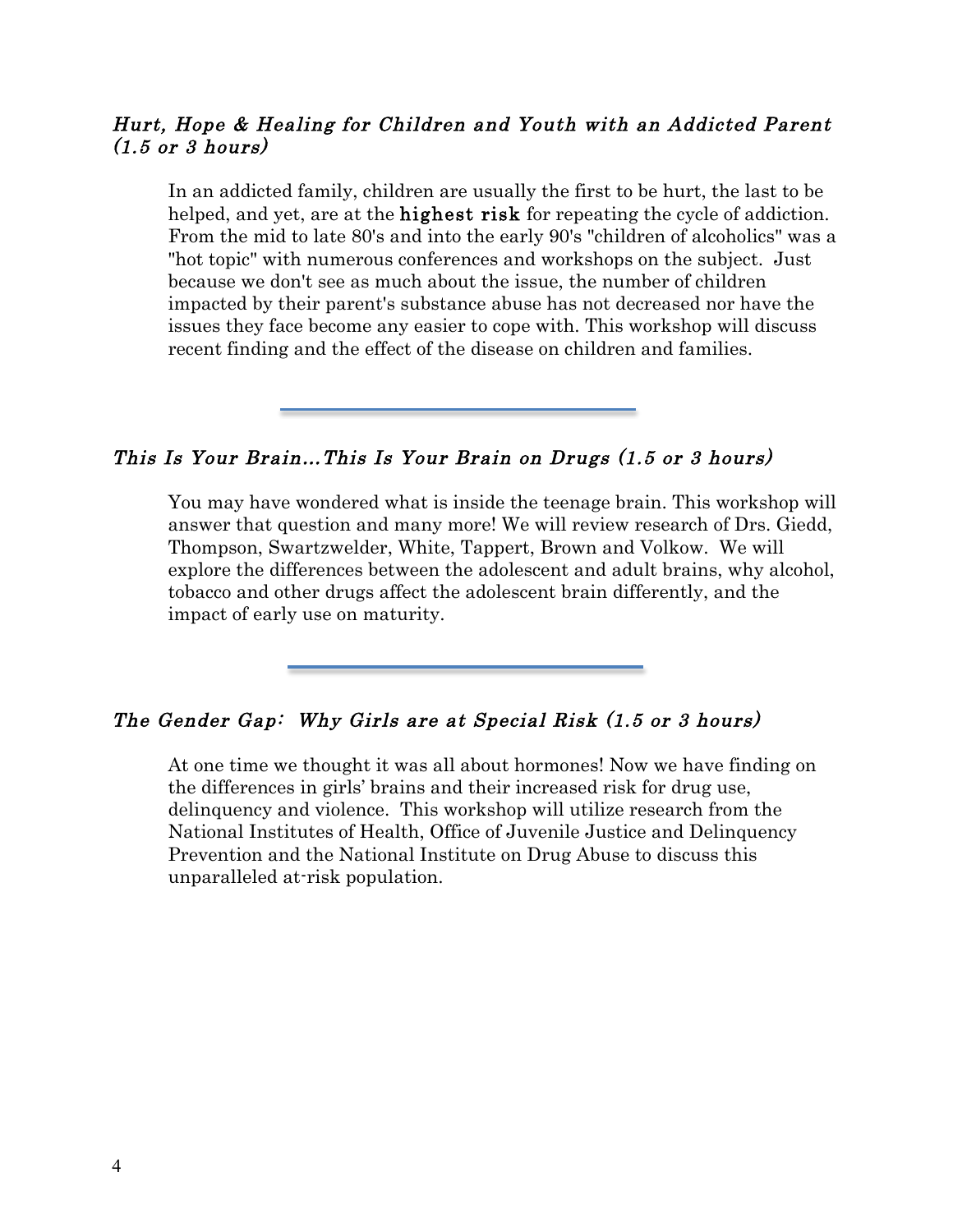#### Enhancing Cultural Competency (1.5 or 3 hours)

How do you define culture? The definition may surprise you. What cultures are you a part of? No matter how much experience you have in prevention, we all have a lifetime of experience living in different cultures, so it is likely that we will have personal feelings regarding this topic. This workshop asks you to assess your own values, attitudes, and beliefs about different racial and ethnic groups. Through activities, you are able to develop skills that will help you increase your competence as a prevention professional and recognize that cultural competence is an ongoing process.

#### Child and Adolescent Development (1.5 or 3 hours)

When is it okay to talk to children about alcohol? What is an appropriate approach for discussing the effects of drugs in a 5th grade classroom? As prevention professionals, we must recognize that changes in emotional, social, and moral development have implications for prevention program planning. This workshop will explore child and adolescent development from birth to age 18, information on the impact of alcohol and other drugs on the developing brain, information about developmentally appropriate substance abuse prevention activities, and includes an overview of five child development theorists.

### A Behavioral Health Lens for Prevention (1.5 or 3 hours)

While we recognize the value of prevention, placing this work in the context of overall behavioral health requires a critical shift in perspective. The content of this workshop is based on a study by the National Research Council and the Institute of Medicine and the report "Preventing Mental, Emotional and Behavioral Disorders Among Young People: Progress and Possibilities," March 2009.